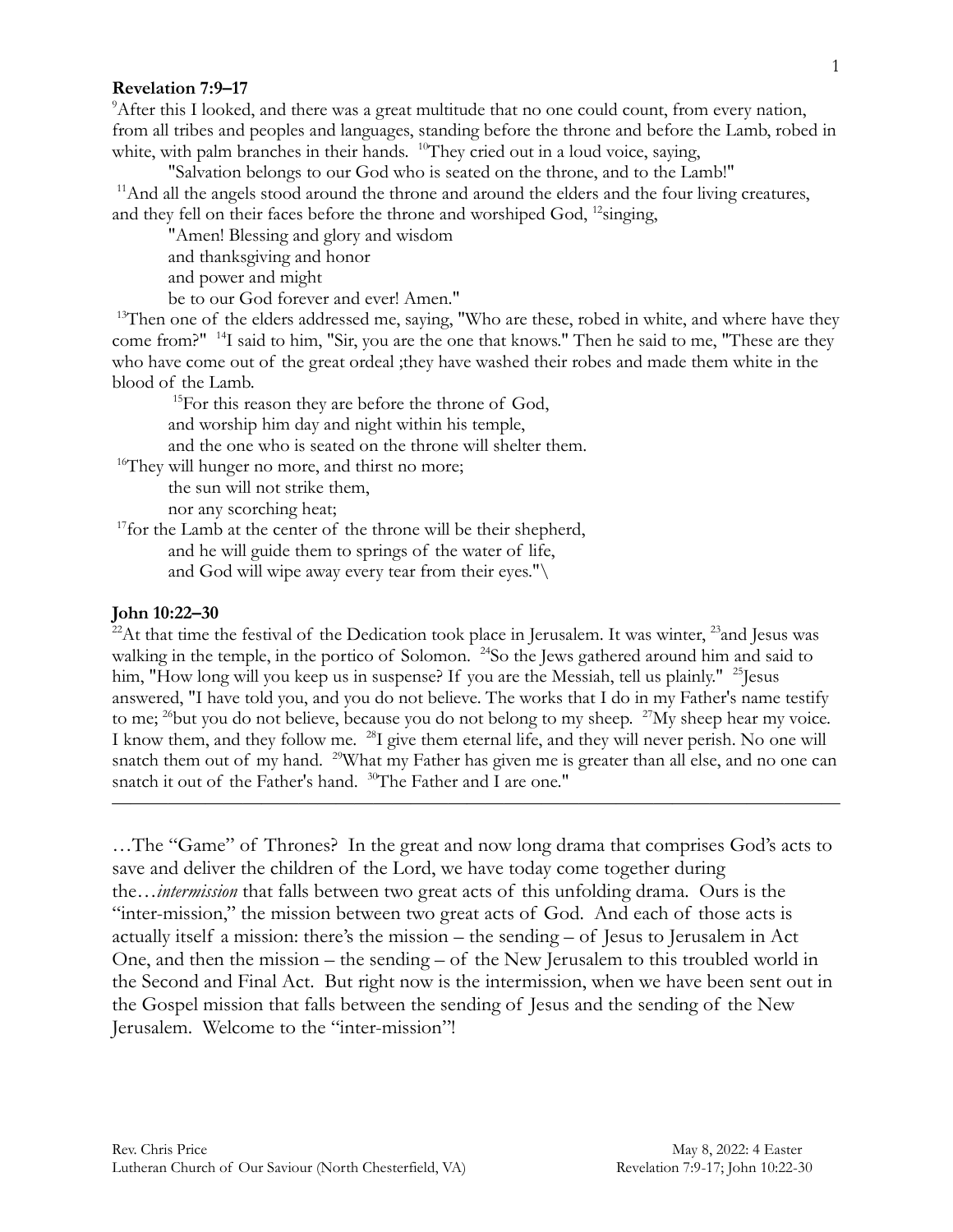I hope you found Act One to be engaging…because you were supposed to be drawn into its drama. The scene, as you heard from John's gospel, is the Temple in Jerusalem during the festival of the Dedication, or "Hanukkah" as we know it. Jesus is walking through the Temple grounds along the Portico of Solomon. Now that portico might have provided the best shelter from winter winds; but that columned portico was also where the anointed kings of Judah would publicly pronounce their judgments on matters of justice and national policy. It was interesting that Jesus was walking there, wasn't it? You know, no king of Israel or Judah was really crowned. No, to assume office, they were all anointed with special oil. The kings of Judah were the anointed ones; and that's what "messiah" literally means: "the anointed One." So that Portico of Solomon becomes quite an appropriate place for Jesus to be confronted with, "How long will you keep us in suspense? If you are *the Messiah*, tell us plainly."

I hope you realize that John's gospel is very deftly drawing us into a drama that some might call *The Game of Thrones* as they think of the much-hyped HBO series some of you may have seen or heard about. But this is no "game" of thrones; it is a very real contest, if not conflict between "thrones" – between two ways of rule and ruling. And Jesus, his disciples, you, and I – we are all caught up in this contest of thrones, which is still being played out this very day, in which the stakes are high and deadly, and for which cunning powers deploy operatives and commit acts of terror or "shock and awe". By walking in the Portico of Solomon, Jesus has entered the tense and volatile *Realpolitik* that still characterizes the contest of thrones in our day. Act One and Jesus' mission close with a question of sorts: "What's it going to be, Caesar or Christ, Empire of Power or Kingdom of God?" Which throne is going to rule this world and your life?

So welcome to the inter-mission! Only, this is not the time for refreshments and pottybreaks. This is the time for our mission between the sending of Jesus to Jerusalem and the sending of the New Jerusalem to a doomed world. Our inter-mission is not an easy time. We must live in a world where thrones, ways, and powers of rule not only clash with Christ, but also with each other. …A world where bombs really go off to maim and kill the innocent, where armies are really deployed and soldiers and civilians die, where poverty really dooms lives and dreams, where the plight of millions is forgotten for the chance to idolize the superficial gone viral. Welcome to this inter-mission in which we have to figure out how to live during and through this very real contest between thrones.

The stakes are high, and real, and deadly. "If you are the Messiah, tell us plainly." …Which Jesus refuses to do. Jesus believes his wondrous works speak for themselves. But these folks will never get it "because you do not belong to my *sheep*." Now isn't that strange? In this very cosmopolitan setting of grand Temple architecture and sophisticated cleanliness procedures, Jesus starts talking about sheep – dirty, smelly, often matted, and pretty dumb sheep…that might be on rustic hills and herded by hick shepherds, but on the Temple mount? No. The only sheep you'd find on the Temple mount would be those properly prepared for…sacrifice.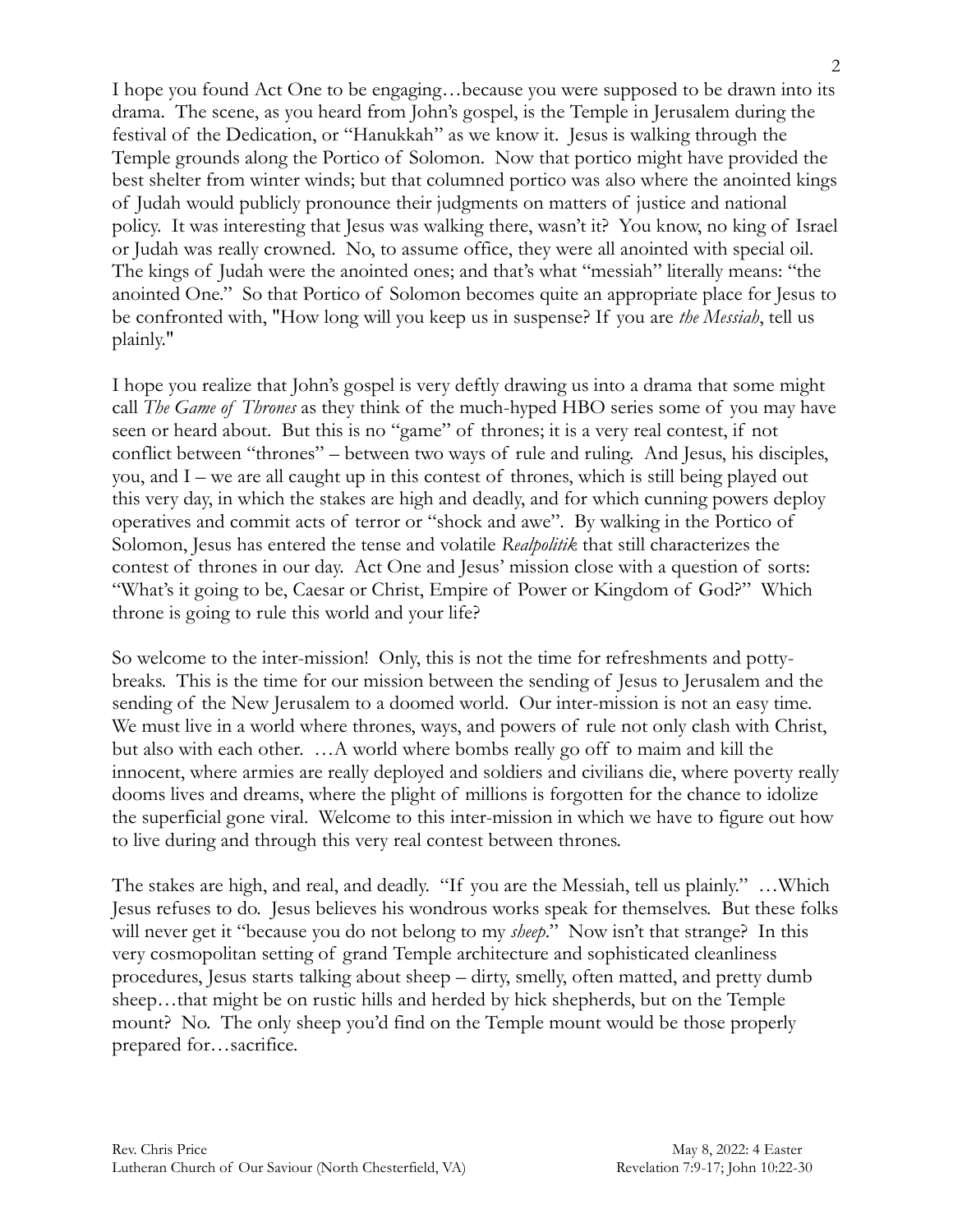But there's one thing about those messy, dumb sheep. In the din of all their world's alarms, offers, and calls, they have this absolutely uncanny ability to pick out their shepherd's voice, and they will follow that voice alone. "My sheep hear my voice, and they follow *me*. …And I give them eternal life!" The very sheep, who are such easy prey to the violence of predators who love to terrorize, and to the using of the religious who only want something they can sacrifice for themselves – these very sheep who would seem to have no chance in this relentless contest of cunning thrones, these very sheep are the ones given eternal life…because with Jesus none other than God almighty is their Good Shepherd! At least, that's what Jesus claims as Act One draws to a close, and as a cross closes in on Jesus.

So here we are, in the intermission. I wish I could tell you just when the Second and Final Act will begin, but I can't. And yet, another one of the Johannine works, Revelation, gives us a moving sketch of what will unfold in Act II as God sends the New Jerusalem to a doomed world, and as the contest of thrones is forever concluded. In the New Jerusalem, Revelation pictures a veritable sea of diverse people from all races, cultures, and places. It's the very humanity that the world powers have always sought to divide and conquer, dominate by power, and segregate into classes; but now it's humanity all together before a throne. And that innumerable number and sea of people are *standing* before the throne, not bowing, kneeling, scraping, or kowtowing – but *standing…*tall, proud, free, and shoulder to shoulder. The angels will fall on their faces, but not this host of humanity. The One seated on the throne wants to see them *standing* in all the worth and dignity accorded them by the Cross of Jesus. I want to be in that number!

This countless host of diverse people is nevertheless all clothed in white. …Not the blue and the gray, not the green and the red, not wrapped in any flag or uniform of arrogant nationalism. All of that is past. They are all clothed in white…because this is humanity made pure and holy by the giving of a Life that has made all things good and right, a humanity that has at last cleansed itself from the awful stains of its wrongs and lies by washing itself in the very lifeblood of the Holy. And this innumerable multitude is waving palm branches. …Not fists, guns, protest placards, campaign banners, or any flag of persistent arrogance, but only palm branches, so that each and everyone can participate in a wave that surges around the New Jerusalem and its throne: "Blessed is the One who's come at last in the name of the Lord!" I want to be in that number!

And the focus of all their joy, their freedom, their peace, their pride, and their unity is the One seated on the throne! And who is seated on this last and everlasting throne? Not a mighty warrior, not a rich potentate, not a commander in chief of nuclear missiles frightening beyond imagination … No, it's a *lamb*! Can you believe it? Not an emperor, a President, a Chairman, a Pope, or an Ayatollah – but a Lamb! …A Lamb who's been so vulnerable to the perils of this world's needs and passions. It's incredible. In the Final Act, God turns the world upside down…and downside up! On the throne is a Lamb who knows what it's like for sheep in this predatory world of cunning and danger – a Lamb who, rather